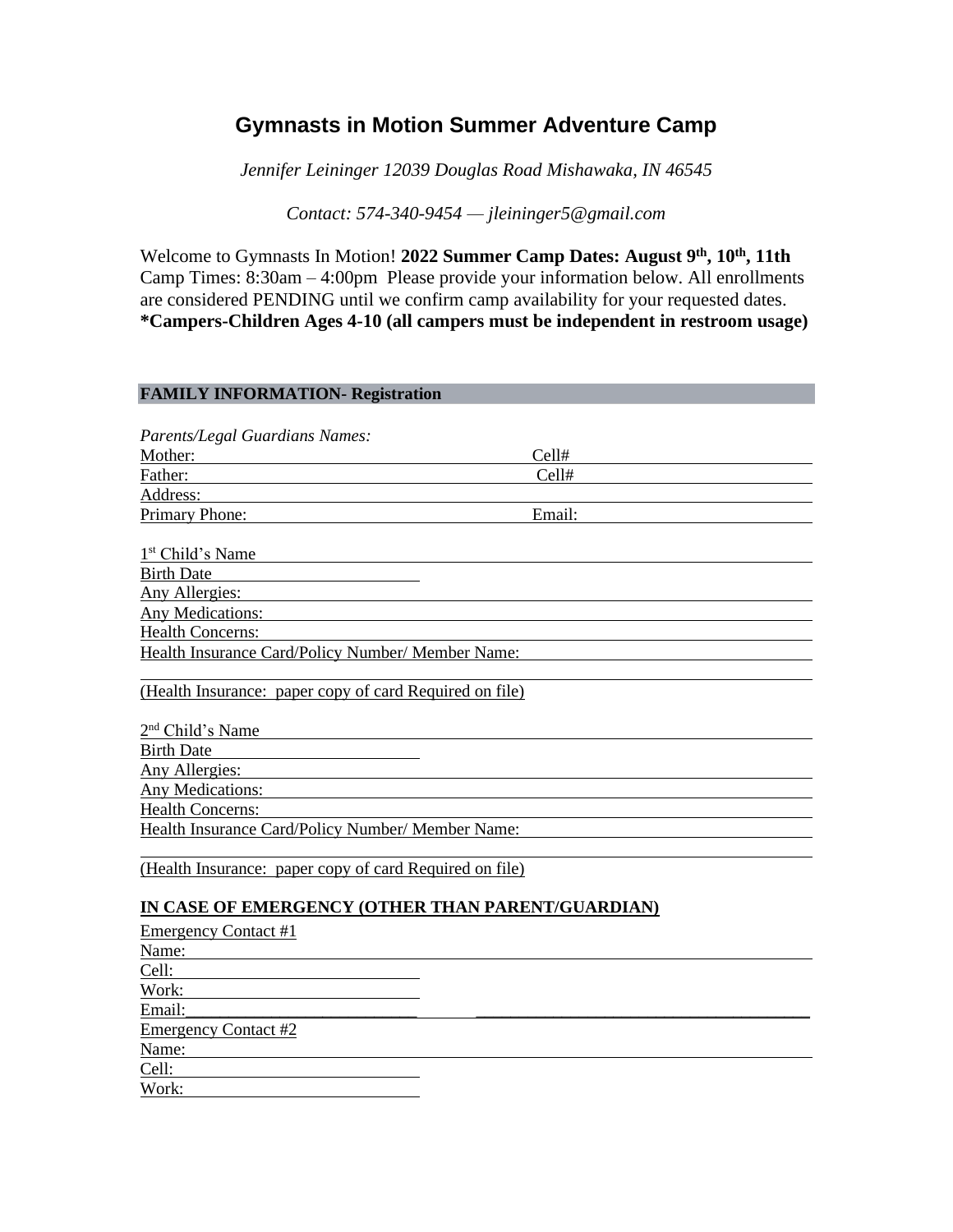## *REGISTRATION FORMS: REQUIRED POLICIES AND AGREEMENTS- PARENT/LEGAL GUARDIAN MUST INITIAL TO VALIDATE "I'VE READ THE ABOVE AND AGREE"*

### **2022 Dates and Payment**

**Dates: August 9th, 10th , 11TH**

**Three Camp Days Location: 12039 Douglas Road Mishawaka, IN 46545**

**Camp Hours: 8:30am-4pm Fees: \$55 per child per day OR if sign up for ALL days then discount \$15 total. Camper's Reservation is not guaranteed availability if not reserved or scheduled prior to July 15, 2022. All Registration Forms and Payments must be returned and paid in full by July 15th. Return via email [jleininger5@gmail.com](mailto:jleininger5@gmail.com) or postal mail: Jennifer Leininger 12039 Douglas Rd Mishawaka, IN 46545.**

**Pay by Cash, Venmo @Jennifer-Leininger-4 or Check payable to Gymnasts In Motion.**

**\_\_\_\_ I've read the above and agree.**

## **Release of Liability**

**The undersigned, being duly aware of the risks and hazards inherent upon participation in the camps, classes, activities, and events being conducted by Gymnasts In Motion, acting for themselves and the student, hereby elect voluntarily to enter upon the said premises under the control of the said corporation, knowing the present condition. The undersigned, acting for themselves and the student, hereby voluntarily assume all risks of loss, damage, or injury that may be sustained by the student while in said premises described above.**

**\_\_\_\_ I've read the above and agree.**

## **Assumption of Risk**

**I am fully aware of and appreciate the risks, including the risk of catastrophic injury, paralysis, and even death, as well as other damages and losses associated with participation in a gymnastics program. I further agree that Gymnasts In Motion, along with its employees, agents, officers, and directors, shall not be liable for any losses, expenses, or damages occurring as a result of participation in the program and/or activities or event except where such loss or damage is the result or the intentional or reckless conduct of one of the groups or individuals identified above.**

**\_\_\_\_ I've read the above and agree.**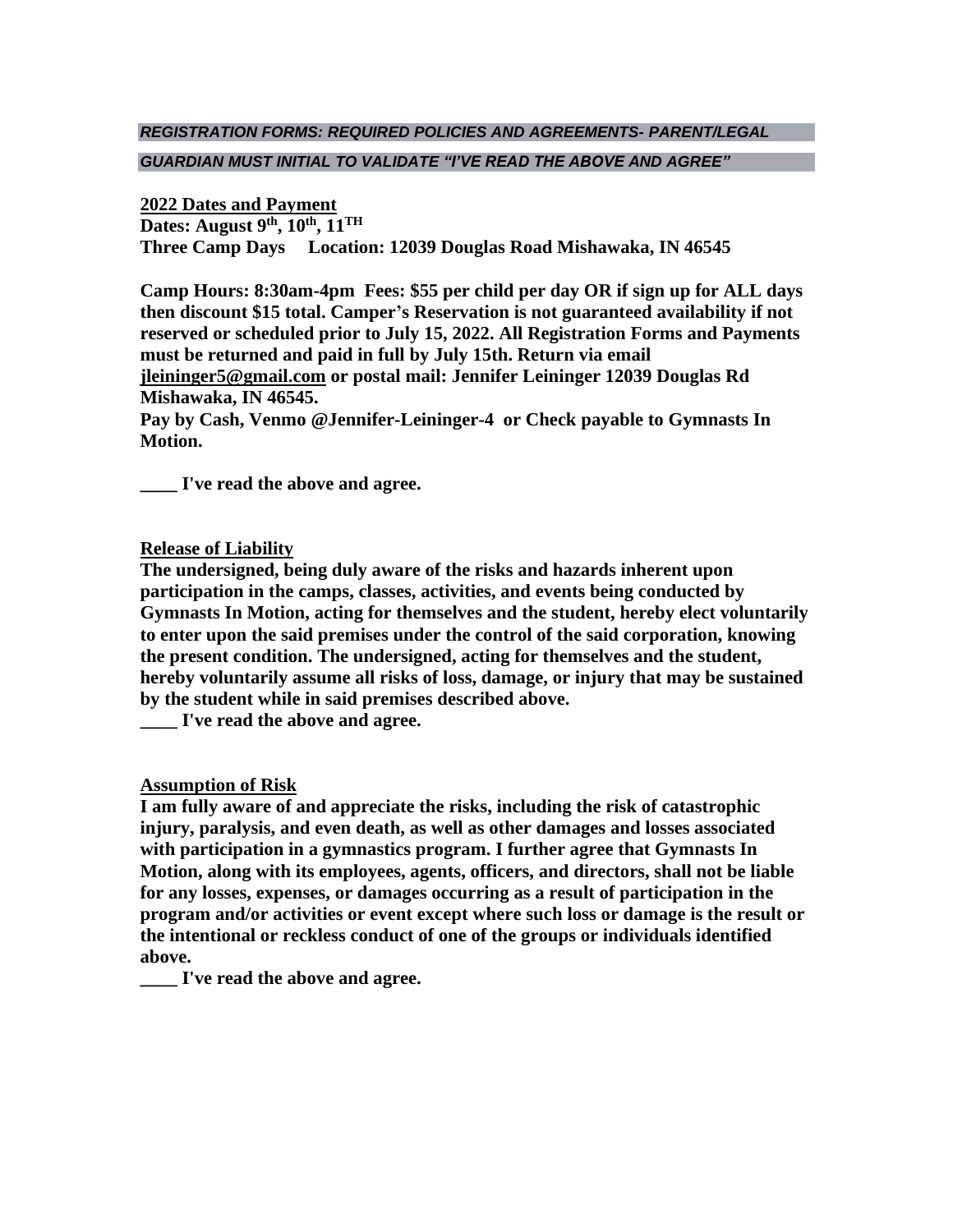### **Make-Up Policy & Tardy Policy**

**Students are eligible for one makeup per camp per summer if camp date available. Make-ups can only be scheduled in advance, no drop in's.**

**No make-up's can be carried over to the next summer camp or school year sessions. We do not pro-rate for missed camper days. Limited space for Camp, Makeup not guaranteed.**

**Attendance: Gymnasts In Motion will not pro-rate, refund or credit for missed days. If your child is unable to attend class/camp due to injury or illness, please contact Jennifer 574-340-9454. Make-ups must be scheduled within 24 hours of absence; if student does not attend camp then make-up class may not be available/rescheduled. We will do our best to accommodate a makeup if available the next day. This policy is for the safety of all children.**

**\_\_\_\_ I've read the above and agree.**

### **Drop Policy**

**If the time comes and you need to withdraw from camp, a 14-day notice in writing is required. Fees are due for the upcoming camp days/session dates previously scheduled if notice is not given 14 days prior. Notice may be given by email [jleininger5@gmail.com](mailto:jleininger5@gmail.com) or on written paper and delivered to Jennifer Leininger. \_\_\_\_ I've read the above and agree.**

#### **Medical Emergencies**

**In the event of any incident which may require immediate medical/dental or any other emergency attention/care in which the Legal Guardians cannot be notified in a reasonable time through reasonable means, the undersigned hereby authorizes Gymnasts In Motion, Jennifer Leininger, to take all necessary actions as it relates to immediate medical/training attention, transportation, and emergency medical services as warranted in the course of care of the undersigned student. The undersigned is aware that they will be responsible for all fees and expense as they may relate to this medical attention paragraph.**

**\_\_\_\_ I've read the above and agree.**

### **Marketing and Promotional Release**

**I also understand that there may be occasions that photos or videos are taken of the activities that my family members participate in and that these digital images are the sole property of Gymnasts In Motion. I agree to allow Gymnasts In Motion to use these digital images as they see fit for marketing and promotional purposes. I also understand that through my Gymnasts In Motion camp sessions. PRIVACY NOTICE: It is the policy of Gymnasts In Motion to NOT sell or distribute members' information to any third party.**

**\_\_\_\_ I've read the above and agree.**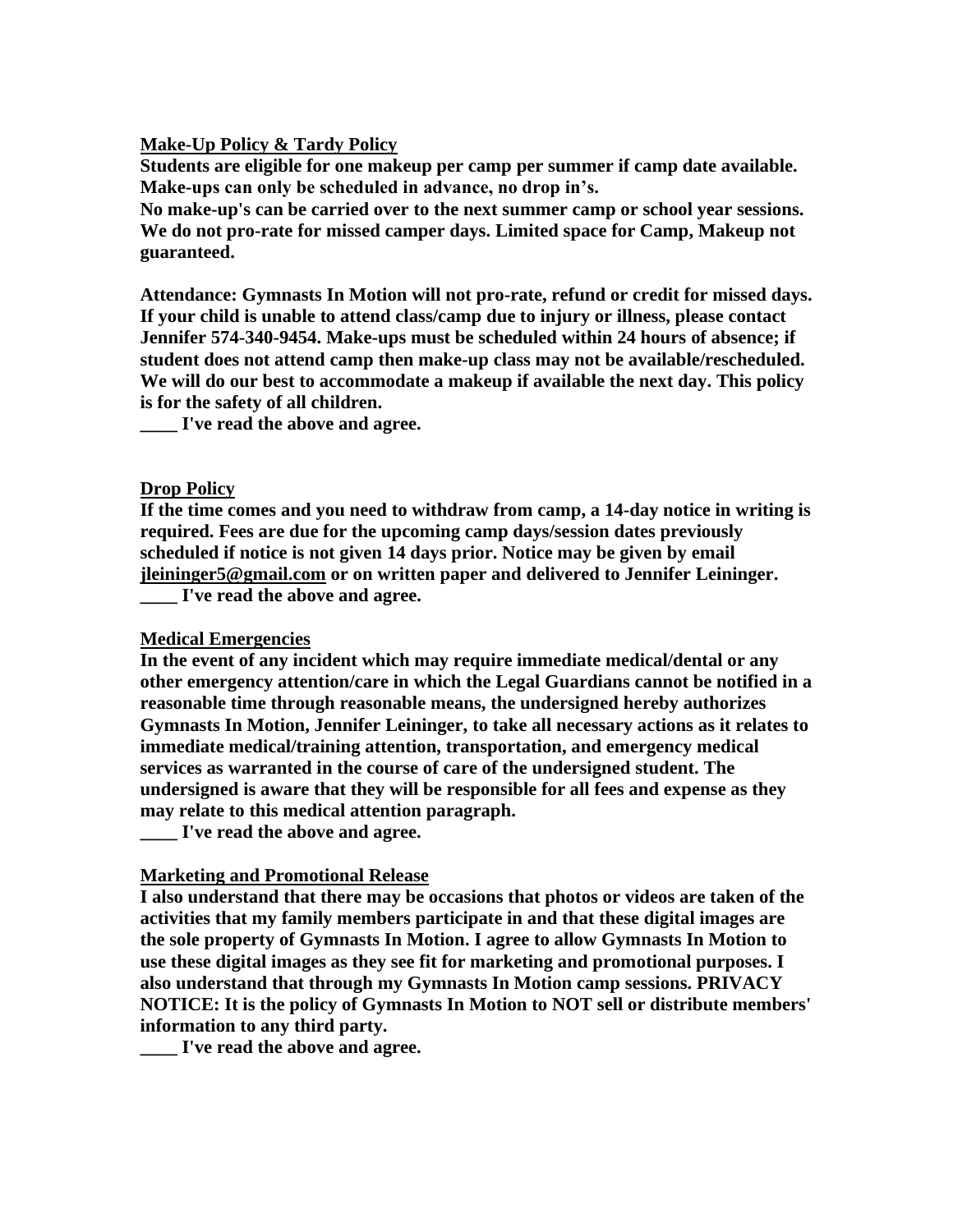**Acknowledgment**

**This release shall be binding upon distributes, heirs, next of kin, executors, and administrators of the student and the undersigned. In signing this release, the undersigned hereby acknowledges:**

**1. That he or she read this release, understands it and signs it voluntary.**

**2. That the undersigned signing as legal guardian is truly a legal guardian. \_\_\_\_ I've read the above and agree.**

**\*Consent/Release Covid 19 for Participating Gymnasts In Motion Students/Campers/Classes/Childcare**

**I wish to be able to participate in Jennifer Leininger's Gymnasts In Motion summer adventure camp. I represent that, to the best of my knowledge I do not have Covid 19 or any other communicable diseases. I understand that I am requesting to be apart of this program at this time when Covid 19 is rapid and that it can cause serious illness and death in some people. I acknowledge that despite the best efforts of Jennifer Leininger and Gymnasts In Motion, it is impossible to guarantee that Jennifer Leininger and any of the staff or family members and equipment are free from this virus. In exchange for providing services at this difficult time, I agree to release Jennifer Leininger and Gymnasts In Motion staff and family members from all legal liability if I should contract Covid 19 during my participation and in any time spent with this business/family/staff members. I also agree to indemnify them from all claims brought against them by any person arising out of my participation.** 

**\_\_\_\_I've read the above and agree**

## **I HAVE READ, ACKNOWLEDGE AND AGREE TO ALL CAMP POLICIES BY SIGNING BELOW. Enter your Full Name (PRINT)**

\_\_\_\_\_\_\_\_\_\_\_\_\_\_\_\_\_\_\_\_\_\_\_\_\_\_\_\_\_\_\_\_\_\_\_\_\_\_\_\_\_\_\_\_\_\_\_\_\_\_\_\_\_\_\_\_\_\_\_\_\_\_\_\_\_\_\_\_\_\_\_\_

**Signature of Parent or Legal Guardian:**

**\_\_\_\_\_\_\_\_\_\_\_\_\_\_\_\_\_\_\_\_\_\_\_\_\_\_\_\_\_\_\_\_\_\_\_\_\_\_\_\_\_\_\_\_\_\_\_\_\_\_\_\_DATE\_\_\_\_\_\_\_\_\_\_\_\_\_\_**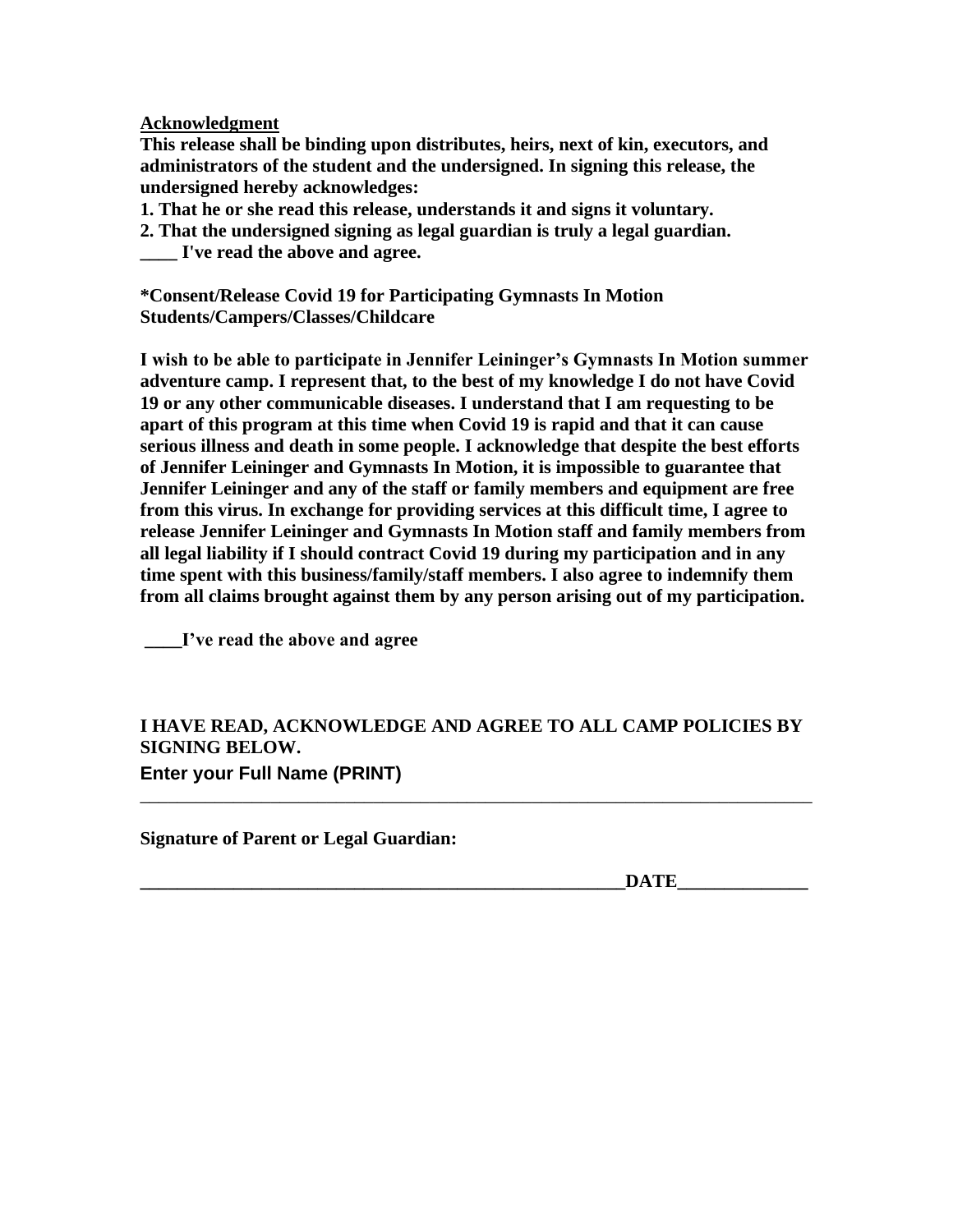## **Sunscreen & Bug Spray Permission Slip**

Child's/(ren) Name\_\_\_\_\_\_\_\_\_\_\_\_\_\_\_\_\_\_\_\_\_\_\_\_\_\_\_\_\_\_\_\_\_\_\_\_\_\_\_\_\_\_\_\_\_\_\_\_\_\_

Sunscreen is strongly encouraged as the children will spend time outdoors. In order to cut down on application time, we ask that you apply sunscreen and bug spray to your child before arriving at Day Camp. Most products will be effective all morning. Staff would then reapply the sunscreen and bug spray before any afternoon outside activities. You must list the brand and strength of sunscreen and bug spray below!

Please see a Day Camp staff member if special arrangements need to be made. Parents must supply and clearly label all sunscreen and bug spray products.

\_\_\_\_\_\_\_I will apply sunscreen and bug spray in the morning and give permission for Day Camp staff members to apply it in the afternoon.

\_\_\_\_\_\_\_I do not need sunscreen and bug spray applied to my child. I have made special arrangements with the Day Camp staff (please note the special instructions below).

Sunscreen Brand and Strength\_\_\_\_\_\_\_\_\_\_\_\_\_\_\_\_\_\_\_\_\_\_\_\_\_\_\_\_\_\_\_\_\_\_\_

| <b>Bug Spray Brand and Strength</b> |  |
|-------------------------------------|--|
|                                     |  |
|                                     |  |

Special Instructions:

| <b>Parent Signature</b> | Jate |
|-------------------------|------|
|                         |      |

\_\_\_\_\_\_\_\_\_\_\_\_\_\_\_\_\_\_\_\_\_\_\_\_\_\_\_\_\_\_\_\_\_\_\_\_\_\_\_\_\_\_\_\_\_\_\_\_\_\_\_\_\_\_\_\_\_\_\_\_\_\_\_\_\_\_\_\_\_\_\_\_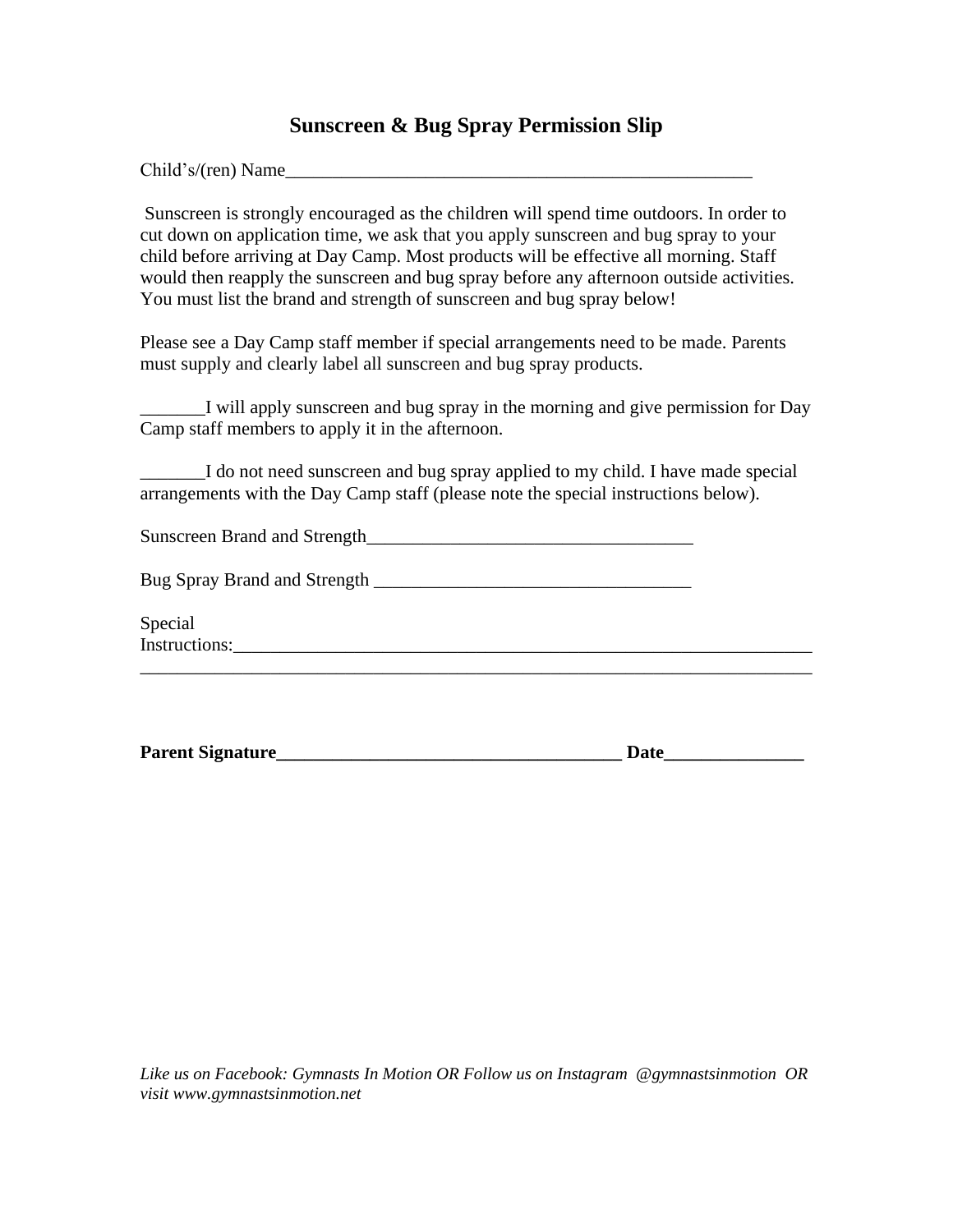

### **Permission Slip- Gymnastics Bus**

The Gymnastics Bus is hosting Summer Adventure Camp. Camp will feature outdoor adventures full of gymnastics, sports, skill building activities, water play and games. Each child will have access to different gymnastic equipment and training apparatus. All gymnasts are taught age appropriate gymnastic skills and progression levels. Camp provides gymnastics mixed with Total Summer Fun Adventures!

### **Child's Name\_\_\_\_\_\_\_\_\_\_\_\_\_\_\_\_\_\_\_\_\_\_\_\_\_\_\_\_\_\_\_\_\_\_\_\_\_\_\_\_\_\_\_\_\_\_\_\_\_**

#### **Assumption of Risk, Waiver of Liability, and Medical Authorization**

As Legal guardian of the same potentially between the settler, child(ren) I recognize that potentially severe injuries, including permanent paralysis or death can occur in sports or activities involving height or motion, including but not limited to gymnastics, tumbling, trampoline, cheerleading, and parties. Being fully aware of these dangers, I voluntarily consent to the aforementioned person(s) participating in any and all Gymnasts In Motion's programs and activities and I ACCET ALL RISKS associated with that participation including all risks for exposure to or transmission of Covid-19. In consideration for allowing me and my child to use these facilities, I, on behalf of my child(ren) and our respective heirs, administrators, executors and successors, hereby COVENANT NOT TO SUE and FOREVER RELEASE Gymnasts In Motion, its officers, directors, shareholders, employees, or agents. In the event of an emergency, I would like my above mentioned child(ren) to be taken to a hospital for any medical treatment and I hold Gymnasts In Motion and its representatives harmless in their execution of this action. Additionally, I hereby agree to individually provide for all possible future medical expenses which may be incurred by me or my child as a result of any injury sustained while participating at Gymnasts In Motion. By participating in activities here at Gymnasts In Motion, you are granting your permission for you and your child(ren)to be filmed, videotaped, audio taped, and/or photographed by any means and are granting full use of your likeness, voice, and words without compensation. **I have read and understood this assumption of risk, waiver of liability and medical authorization. I voluntarily affix my name in agreement.**

I, the parent or legal guardian, do hereby consent to my child(ren)

\_\_\_\_\_\_\_\_\_\_\_\_\_\_\_\_\_\_\_\_\_\_\_\_\_\_\_\_\_\_\_\_\_\_\_participating in Gymnasts In Motion.

\_\_\_\_\_\_\_\_\_\_\_\_\_\_\_\_\_\_\_\_\_\_\_\_\_\_\_\_\_\_\_\_\_\_\_\_\_\_\_\_\_\_\_\_\_\_\_\_\_ \_\_\_\_\_\_\_\_\_\_\_\_\_\_\_\_\_\_\_\_\_

I (we) acknowledge that I (we) have been informed of the risks of gymnastics.

**Parent or Guardian Signature Date**

*Like us on Facebook: Gymnasts In Motion OR Follow us on Instagram @gymnastsinmotion OR visit [www.gymnastsinmotion.net](http://www.gymnastsinmotion.net/)*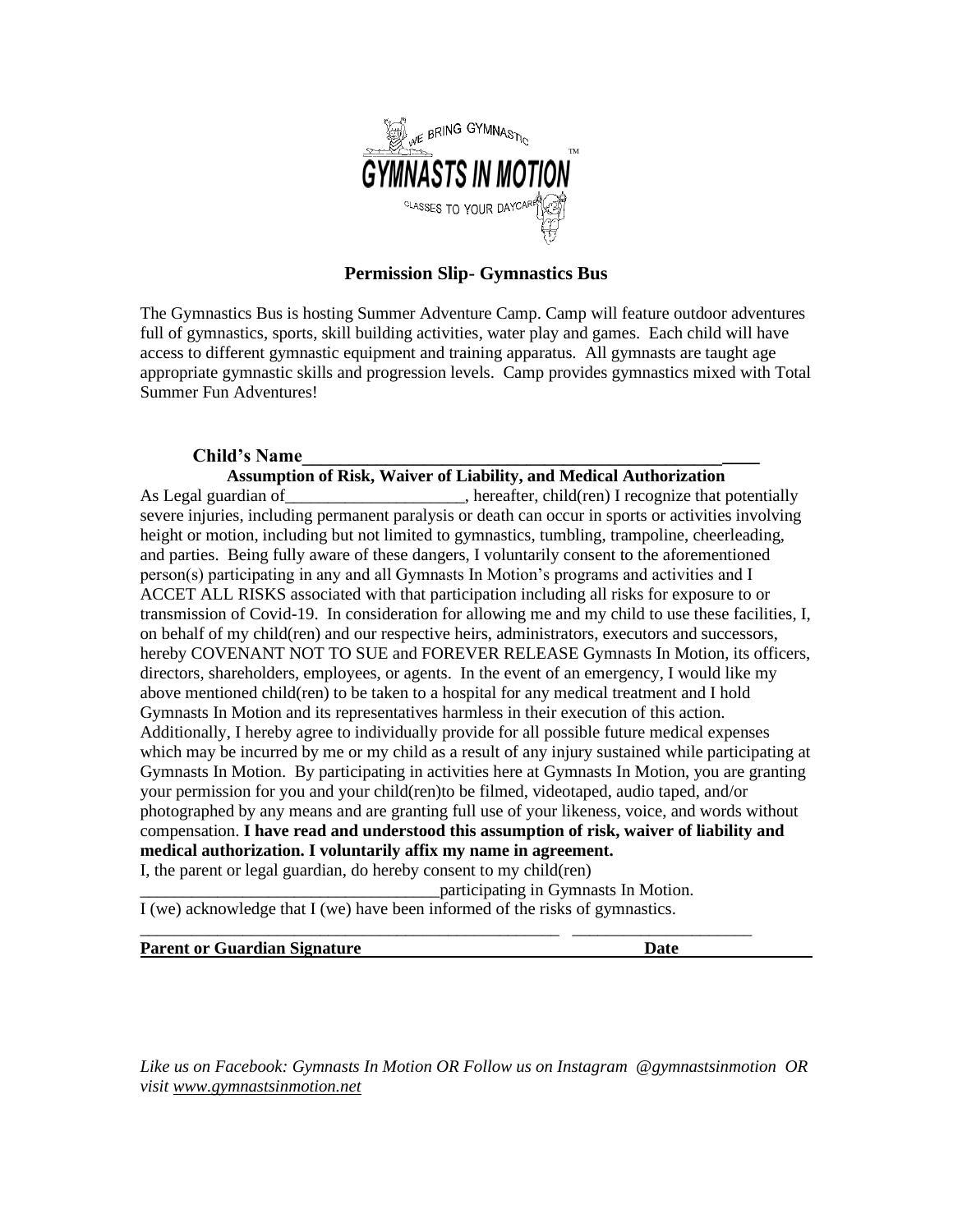**Summer Adventure Camp is hosted on several acres full of outdoor green space providing physical and educational activities, games, and fun gymnastics bus adventures! Located at Gymnasts in Motion owner's homestead: Mrs. Jennifer Leininger 12039 Douglas Road Mishawaka, IN 574-340-9454 --** [jleininger5@gmail.com--](mailto:jleininger5@gmail.com--) **www.gymnastsinmotion.net** \*Gymnasts In Motion would like your child to be prepared when they come to camp. Adequate apparel and safety standards will be followed to help prevent injury or illness.

**What to wear Summer Adventure Camp?** Children should wear comfortable clothing with no buckles, buttons, or zippers. It is best for girls to wear shorts, leggings, tanks or t-shirts. Leotards are fine under clothing. Boys may wear shorts or stretch pants with a t-shirt. Please avoid anything that is stiff and not jeans. Please always have an extra outfit, sweatshirt, and bathing suit/towel. Tennis shoes and socks daily. Sunscreen Children before you come to camp. We will reapply as needed. NO jewelry should be worn while doing gymnastics. This includes necklaces, bracelets, friendship bracelets, and any kind of dangling earring. Absolutely no rings. Any girls with earrings that dangle will be asked to remove them for safety reasons.

Hair that is long should be pulled back to the crown of the head.

**Lunches**: Each camper should bring their own lunch in a bag or lunch box with their name labeled clearly on the front. We are asking everyone to please do not bring items made with nuts and we ask that children not share food with one another. Please include a drink with lunch or can use their water bottle.

**Snacks**: The camp will include a morning and afternoon snack for campers. \*Please let us know of any allergies that we need to be aware of while your child is attending camp.

**Paperwork:** Each camper's parent/legal guardian must sign ALL Release Forms and Return Payment by July 15, 2022.

\*Paperwork and Payment may be sent either:

Payments: Cash, Venmo, or Check

**Email:** [jleininger5@gmail.com](mailto:jleininger5@gmail.com) *OR* **Postal Mail:** Jennifer Leininger 12039 Douglas Road Mishawaka, IN 46545